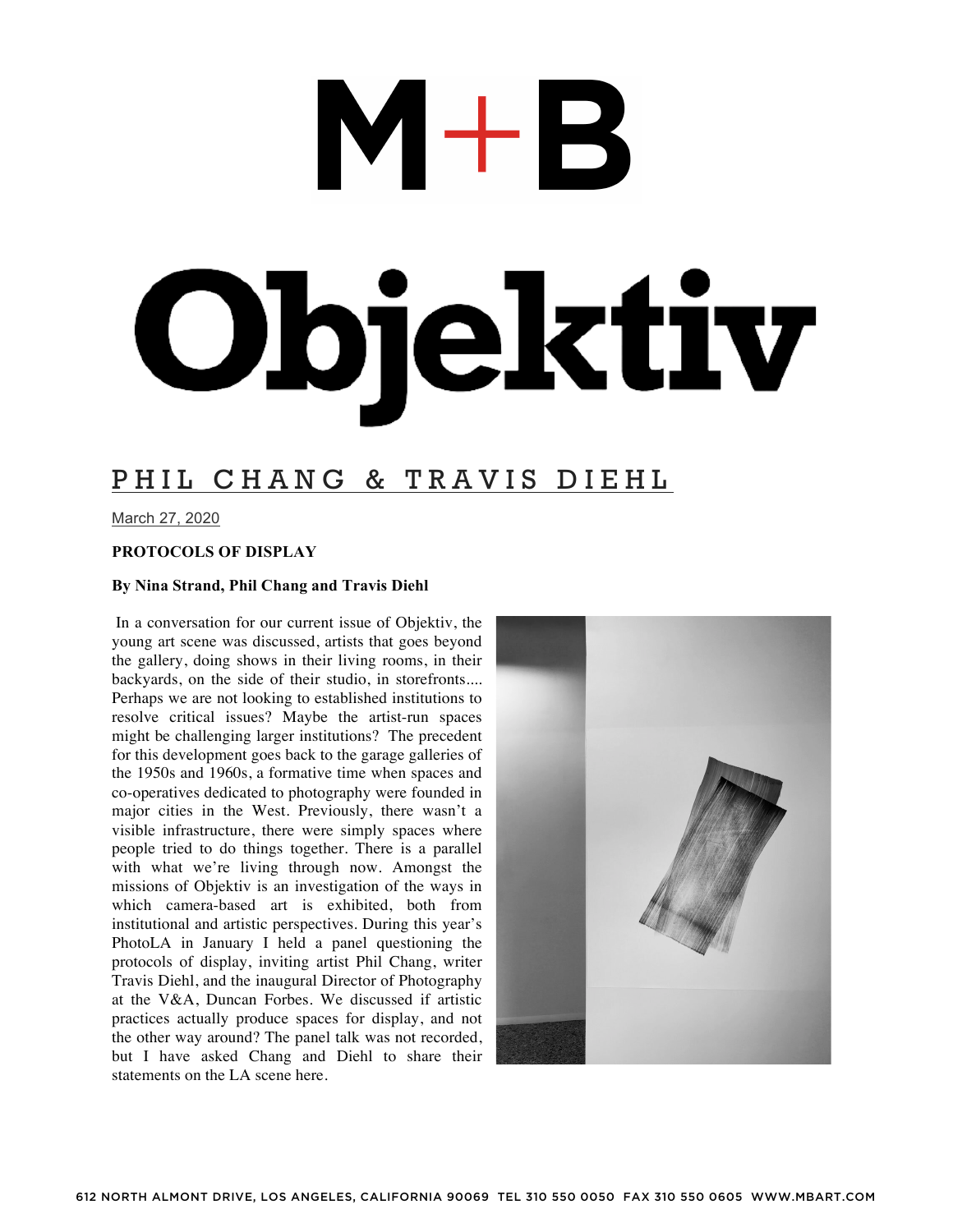## $M+B$

**Phil Chang:** I believe that photography excels at capturing and describing the world in images. However, I also believe that something else other than photography excels at capturing and describing the world; this would be in the way that we produce, circulate, and consume photographic images. I believe that these actions more accurately describes the world than actual photographic images of the world.

In July 2019, I staged an exhibition at The Suburban in Milwaukee, Wisconsin. Started in 1999, The Suburban has allowed artists and curators to self-direct and organize an exhibition with the intention of moving the site of production – whether that be the artist studio, the institution, the museum or any site considered for production – into their space.

My exhibition included works where I manually applied inkjet printer ink onto inkjet printer canvas. Each work was installed by pushpins, blue painters tape, aerosol spray adhesive, and a single, stretched inkjet canvas held up by screws. This varied approach to presentation and installation methods was crucial to knowing that I would be showing work in an independent, artist-run space.

I chose to highlight this exhibition at The Suburban since it was best suited as a response to a question that appeared in the description of the panel discussion: "What are the external structural forces that govern the protocols of a given exhibition?"

Several criteria informed these structural forces for me as I conceived of my exhibition. They were all contingent upon one another and enabled the subsequent development of more criteria as each one was met. These included the nature of the exhibition space that I would show in (i.e. commercial, non-profit, or independent/artist-run), the degree of experimentation that the space would permit, the presence of an artist community around the space, the function of generosity if that community was present, and the degree to which both the space and the community was open to migrating the site of production to the site of the exhibition.

**Travis Diehl:** I second the premise that Los Angeles supports a unique ecosystem of artist-run and alternative spaces—in storefronts, studios, cars, trucks, elevators, desks, and so on (sometimes to the point of parody). I'm not sure how this relates to photographic work in particular. My feeling is that the same conditions that allow for these flexible, fly-by-night spaces to thrive also counteract the ability of artists to display photographs in any traditional sense. There's a barrier to entry, for example, in terms of the production costs required to make, print, frame a photograph that doesn't apply to the small, quick paintings and ceramics you often see in these spaces. Photography doesn't lend itself to this kind of social curating. Put another way, photography is inherently institutional—these conventions of display, prints and frames and so on, are an institutional format, and so they don't make sense in a more fluent, worldly context.

On the other hand, you see photographs everywhere, all day long, every day, and they're essentially free to produce and distribute—a function of your "phone" and a part of everyday communication—so here again the idea of putting a photograph in a gallery is somewhat counterintuitive and overly formal. This also has something to do with what I've described as the direction of anxiety over photography as a medium: artists are anxious to move *away* from photography, and end up working in 3D media as a result of that anxiety (as opposed to being drawn *towards* 3D media).

Two exhibitions come to mind that bear out these ideas. The first is a two-person show at As It Stands by Haena Yoo and Erin Calla Watson. Both artists incorporated photography in their work, in the form of